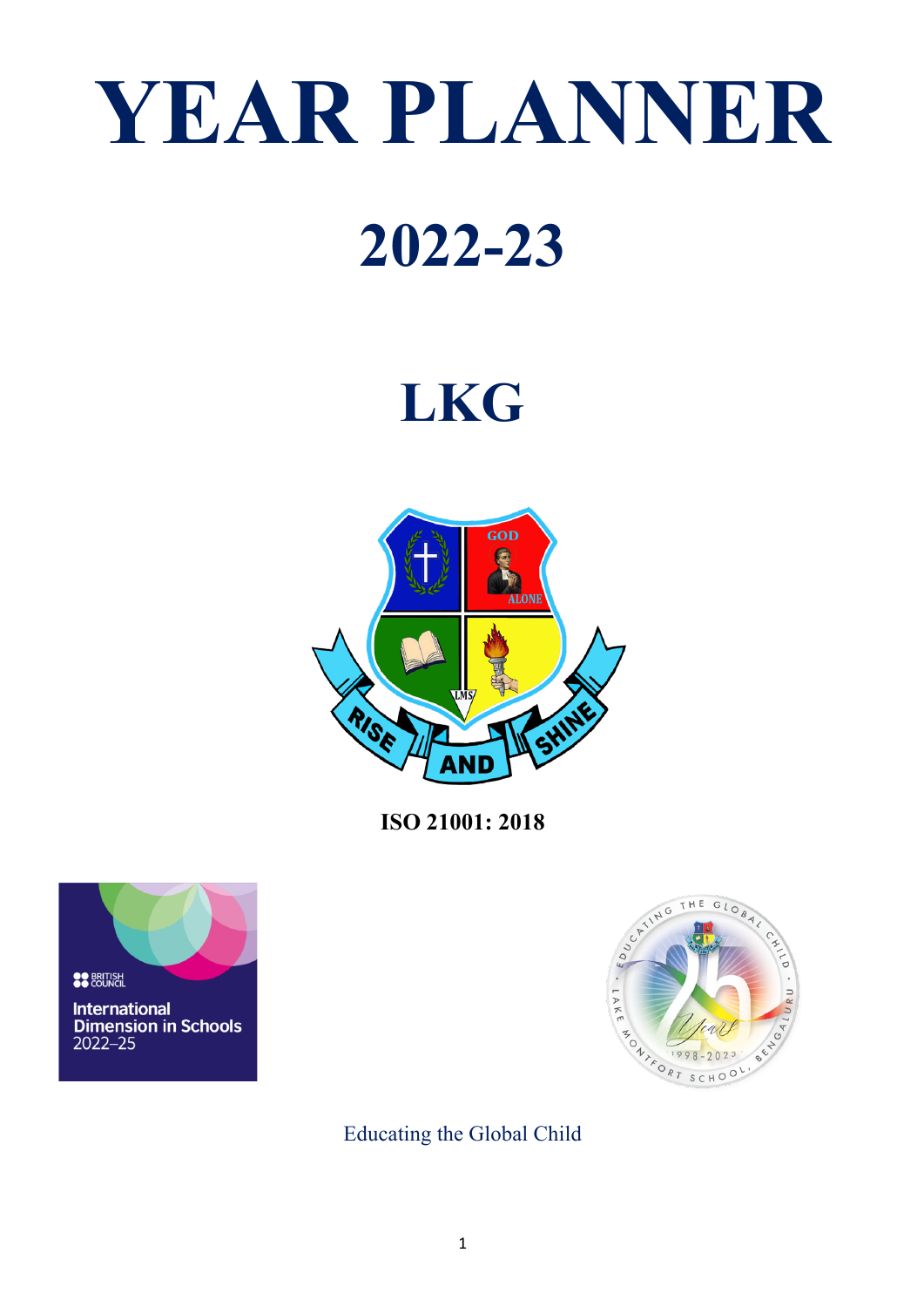## **ENGLISH**

| <b>MONTH</b>     | <b>CHAPTER / CONTENT</b>                                     | <b>TEST / EXAM</b>                                  |
|------------------|--------------------------------------------------------------|-----------------------------------------------------|
| <b>JUNE</b>      | <b>Basic Strokes</b>                                         |                                                     |
| <b>JULY</b>      | Capital letters A - J                                        |                                                     |
| <b>AUGUST</b>    | Capital letters K - V                                        |                                                     |
|                  | Capital letters W,X,Y,Z                                      | <b>HALF YEARLY EXAM</b>                             |
|                  | <b>REVISION FOR EVALUATION - 1</b>                           | PORTION: Capital letters A-Z                        |
|                  |                                                              | (writing)                                           |
| <b>SEPTEMBER</b> |                                                              | DICTATION: Capital letters A-Z                      |
|                  |                                                              | (writing)                                           |
|                  |                                                              |                                                     |
| <b>OCTOBER</b>   | Small letters a,b,c,d                                        |                                                     |
|                  | Introduction of three letter words.eg:<br>AXE, BAT, CAT, DOG |                                                     |
|                  | Small letters e,f,g,h                                        |                                                     |
| <b>NOVEMBER</b>  |                                                              |                                                     |
|                  |                                                              |                                                     |
| <b>DECEMBER</b>  | Small letters i,j,k,l,m,n                                    |                                                     |
|                  |                                                              |                                                     |
|                  | Small letters o,p,q,r,s                                      |                                                     |
| <b>JANUARY</b>   |                                                              |                                                     |
|                  |                                                              |                                                     |
|                  | Small letters t, u, v, w, x                                  |                                                     |
| <b>FEBRUARY</b>  |                                                              |                                                     |
| <b>MARCH</b>     | Small letters y & z                                          | <b>ANNUAL EXAM</b>                                  |
|                  | <b>REVISION FOR EVALUATION-2</b>                             | Alphabets Aa-Zz (writing)                           |
|                  |                                                              | Dictation: Three letter words AXE-<br>ZIP (writing) |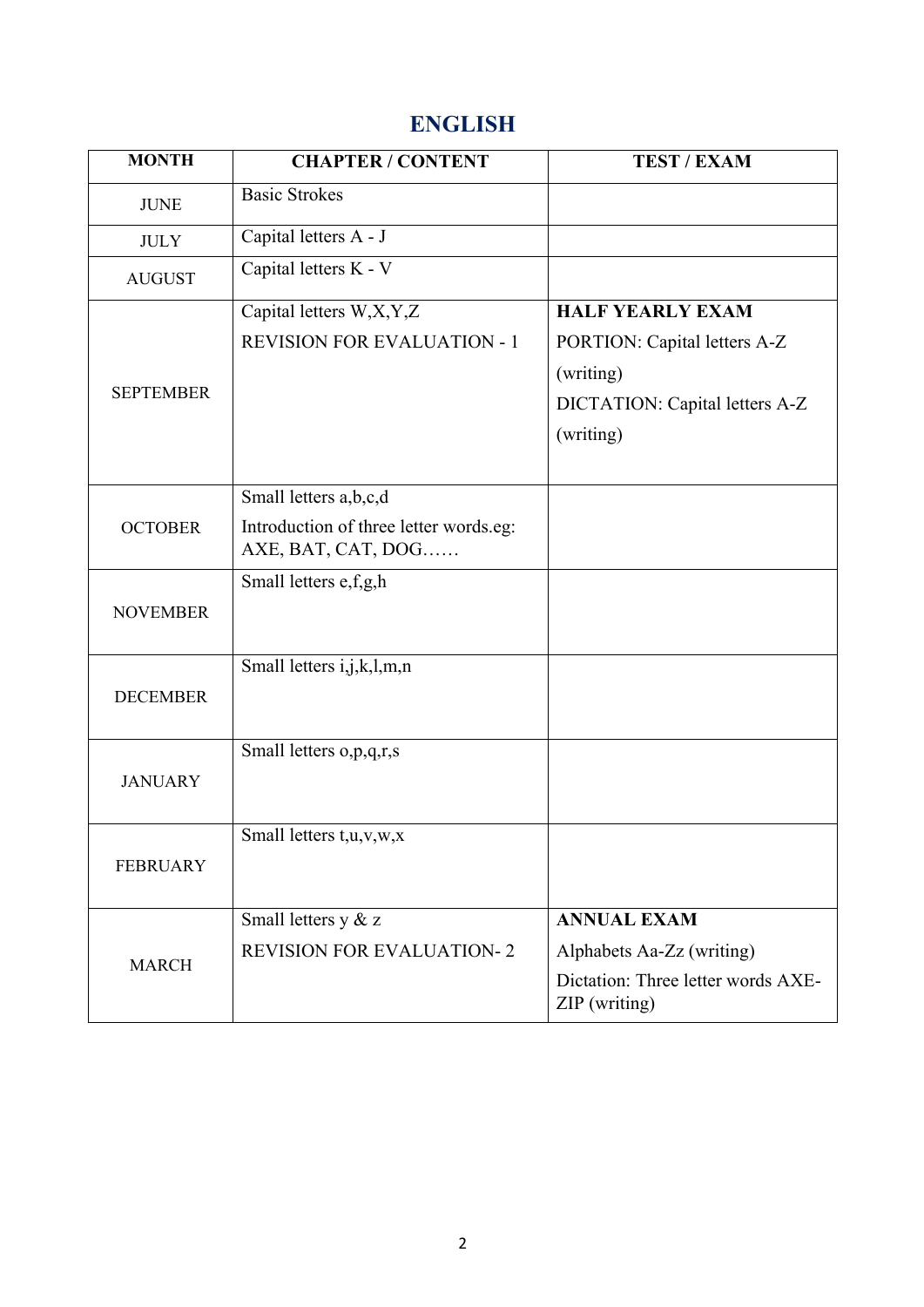### **NUMBER WORK**

| <b>MONTH</b>     | <b>CHAPTER / CONTENT</b>                 | <b>TEST / EXAM</b>              |
|------------------|------------------------------------------|---------------------------------|
| <b>JUNE</b>      | <b>Basic Strokes</b>                     |                                 |
| <b>JULY</b>      | Numbers 0-10                             |                                 |
| <b>AUGUST</b>    | Numbers 11-30                            |                                 |
|                  | Numbers 31-50                            | <b>HALF YEARLY EXAM</b>         |
| <b>SEPTEMBER</b> | <b>REVISION FOR EVALUATION - 1</b>       | PORTION: 1-50 (writing)         |
| <b>OCTOBER</b>   | Numbers 51-60                            |                                 |
|                  | Numbers 61-70                            |                                 |
| <b>NOVEMBER</b>  | Number Names ONE, TWO                    |                                 |
|                  | Numbers 71-80                            |                                 |
| <b>DECEMBER</b>  | Number Names THREE, FOUR,<br><b>FIVE</b> |                                 |
|                  | Numbers 81-90                            |                                 |
| <b>JANUARY</b>   | Number Names SIX, SEVEN, EIGHT           |                                 |
|                  | Numbers 91-100                           |                                 |
| <b>FEBRUARY</b>  | Number Names NINE, TEN                   |                                 |
|                  |                                          | <b>ANNUAL EXAM</b>              |
|                  | <b>REVISION FOR EVALUATION-2</b>         | PORTION:                        |
| <b>MARCH</b>     |                                          | Numbers 51-100 (writing)        |
|                  |                                          | Number Names ONE - TEN(writing) |
|                  |                                          |                                 |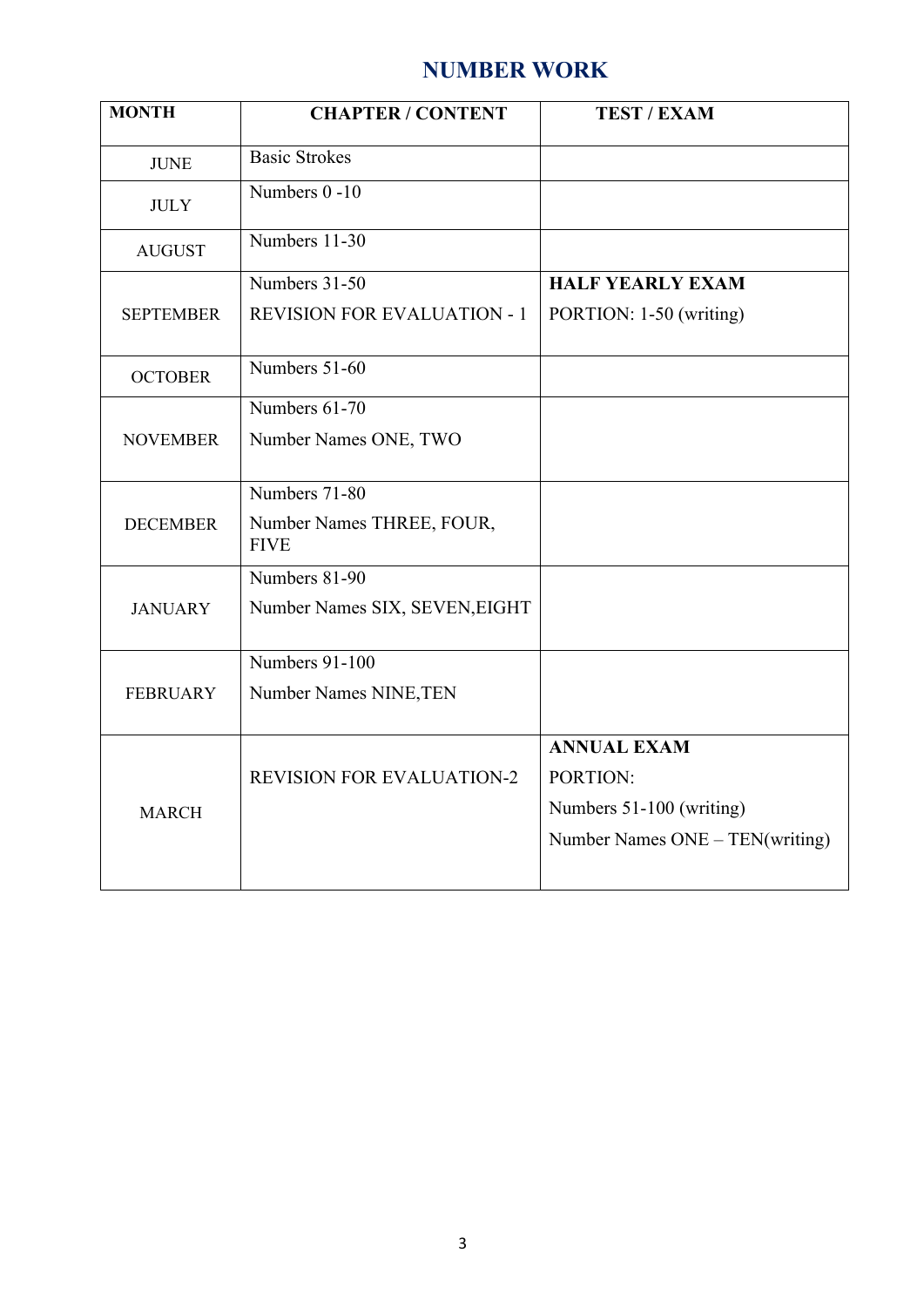### **RHYMES**

| <b>MONTH</b>     | <b>CHAPTER / CONTENT</b>           | <b>TEST / EXAM</b>      |
|------------------|------------------------------------|-------------------------|
| <b>JUNE</b>      | Rhymes on Page No. $1,2,8,3$       |                         |
| <b>JULY</b>      | Rhymes on Page No. 4 & 5           |                         |
| <b>AUGUST</b>    | Rhymes on Page No. 6 & 7           |                         |
| <b>SEPTEMBER</b> | Rhymes on Page No. 8 & 9           | <b>HALF YEARLY EXAM</b> |
|                  | <b>REVISION FOR EVALUATION-1</b>   | PORTION:                |
|                  |                                    | Page No. 1-9 (oral)     |
| <b>OCTOBER</b>   | Rhymes on Page No. 10 & 11         |                         |
| <b>NOVEMBER</b>  | Rhymes on Page No. 12 & 13         |                         |
| <b>DECEMBER</b>  | Rhymes on Page No. 14 & 15         |                         |
| <b>JANUARY</b>   | Rhymes on Page No. 16              |                         |
| <b>FEBRUARY</b>  | Practice of all Rhymes             |                         |
| <b>MARCH</b>     | <b>REVISION FOR EVALUATION - 2</b> | <b>ANNUAL EXAM</b>      |
|                  |                                    | PORTION:                |
|                  |                                    | Page No. 10-16 (oral)   |